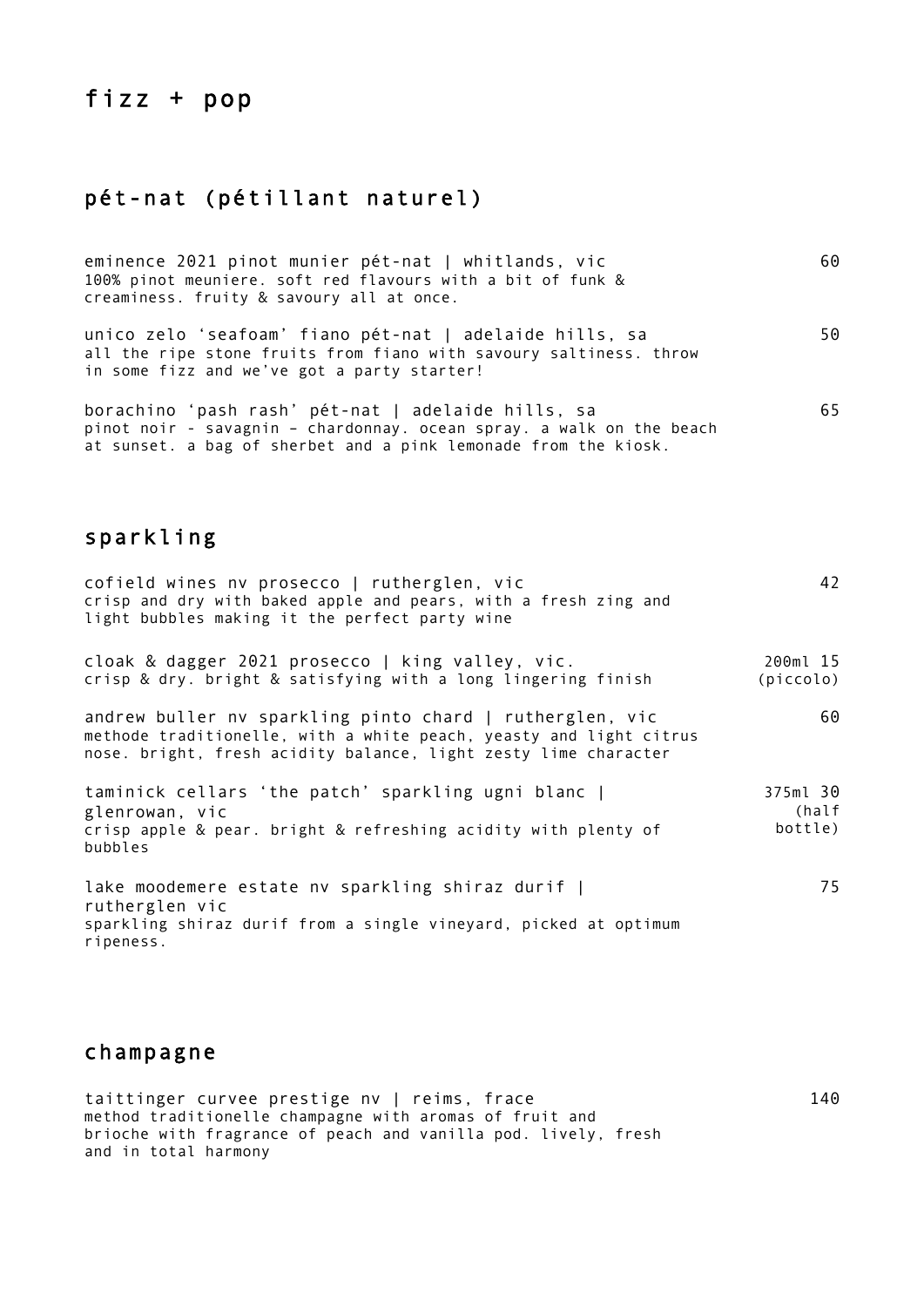### rosé

| scion wines 2021 durif rosé   rutherglen, vic<br>dry, delicate and savoury. made from early-season durif. palate of<br>melon, white peach and a touch of guava                                                                                                                                                                                                                                                           | 48 |
|--------------------------------------------------------------------------------------------------------------------------------------------------------------------------------------------------------------------------------------------------------------------------------------------------------------------------------------------------------------------------------------------------------------------------|----|
| tar & roses 2020 nebbiolo rosé   yarra valley, vic<br>deep & complex citrus notes as well as a great mouthfeel and a crisp<br>finish                                                                                                                                                                                                                                                                                     | 48 |
| defialy wines 2021 'the orange rose of the pyrenees'  <br>macedon, vic<br>victorian pyrenees viognier fermented on skins in direct pressed<br>syrah juice in amphora for 14 days. is it an orange wine or is it a<br>rose? both?! bold & upfront, yet delicate & nuanced. musk, hint of<br>dried apricot $\&$ spice. papaya $\&$ rockmelon on the lips + fresh herbs.<br>little blood orange salinity & citrusy acidity. | 65 |
| james & co. 2021 sangiovese rosé   rutherglen, vic<br>distinctive, elegant and true to its variety, showing vibrant<br>character, clean acidity and soft texture                                                                                                                                                                                                                                                         | 48 |

## chilled red

| scion wines 2021 daylight red   rutherglen, vic<br>a light & juicy dry red. made with early-season, handpicked durif.                                                                                                                                      | 48 |
|------------------------------------------------------------------------------------------------------------------------------------------------------------------------------------------------------------------------------------------------------------|----|
| vignerons schmölzer and brown 2021 höllenspaß  <br>beechworth, vic.<br>from vignerons schmölzer & brown, a cheery king valley<br>barbera. this guy is here for a very good time.it smells and<br>tastes like a liquid cherry ripe, we're not even kidding. | 60 |
| fringe société 2020 gamay   languedoc, france<br>plum & berry, with warm spices & lively acidity.                                                                                                                                                          | 45 |

#### moscato

hesketh 2021 'the proposition' moscato | barossa, sa fruit forward style; alive with notes of pineapple, sweet sherbet, lemon sorbet and musk. slight sprit 30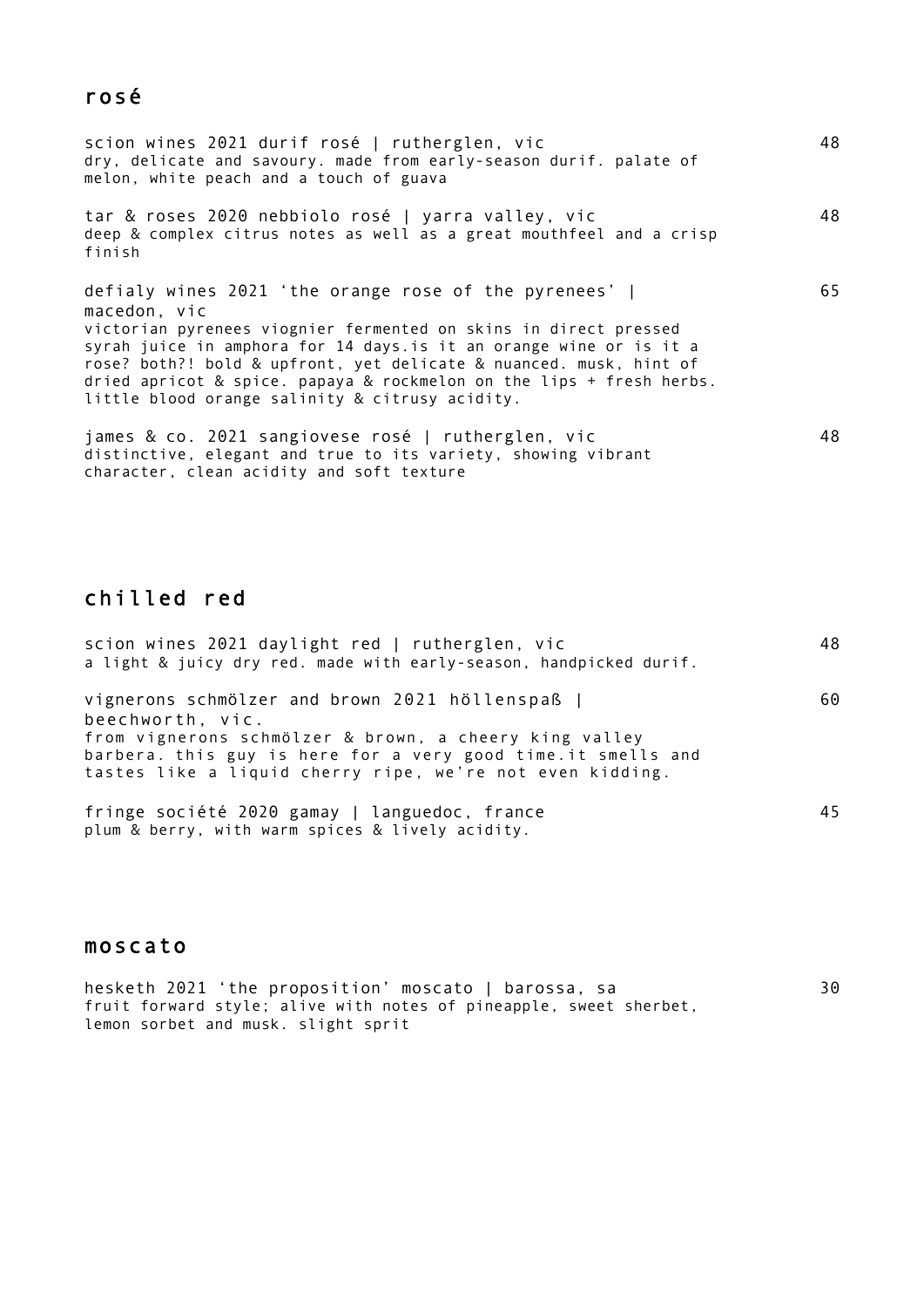# whites

#### riesling (+ styles)

| scion wines 2021 blonde   rutherglen, vic<br>a crisp, dry and intensely aromatic white. made from early-season<br>white muscat, with clean orange blossom and citrus characters                                                                               | 50 |
|---------------------------------------------------------------------------------------------------------------------------------------------------------------------------------------------------------------------------------------------------------------|----|
| the story wines 2018 riesling   whitlands, vic<br>an aromatic drop with acidity & length. characters of lemon, lime,<br>red apple, blossom, tonic water, and a hint of 'alpine herb'.                                                                         | 65 |
| wines by kt 2019 pazza riesling   clare valley, sa<br>wild fermented, unfined, unfiltered, spritzy riesling sourced<br>from the dry grown watervale peglidis vineyard. a slightly off dry<br>style                                                            | 55 |
| wilkie wines 2021 'flannel flower' riesling   geelong, vic<br>one day on skins, cold, slow ferment, native yeast, stainless steel,<br>well settled, minimal intervention, unfiltered, unfined. developed<br>characters of apricot & honeycomb. off dry style. | 57 |
| valhalla 2017 riesling   rutherglen, vic<br>cool climate style on volcanic soils. intoxicating floral and citrus<br>tones with toasty ages character.                                                                                                         | 50 |
| rieslingfreak 2018 no. 8   clare valley, sa<br>the poise of this wine is amazing. it retains great amounts of acid,<br>balancing out the sweetness and fruit perfectly. medium sweet style.                                                                   | 70 |

#### pinto grigio | pinot gris | pinto blanc

| james & co. 2021 pinot grigio   rutherglen, vic<br>fresh, elegant and flavoursome with hints of rose petal and tropical<br>fruit. softly textured, with a slight hint of oaky complexity                                                                                                                                     | 45 |
|------------------------------------------------------------------------------------------------------------------------------------------------------------------------------------------------------------------------------------------------------------------------------------------------------------------------------|----|
| mulline 2021 pinot gris   geelong, vic<br>an intense wine with autumnal fruits and savoury biscuit notes. a<br>fuller style to a long finish                                                                                                                                                                                 | 60 |
| eminence 2021 skinsy pinot gris   whitlands, vic<br>a deeply orange wine full of spice, skinsy complexity and edgy<br>acidity that showcases the wilder side of pinot gris. despite the<br>deep colour and skin contact it's quite a light, finely textured<br>wine, with flavours of nashi skin and blood orange marmalade. | 60 |
| 'nomads garden' by eldorado road 2021 pinot blanc  <br>king valley, vic<br>whole bunch basket pressed fruit, fermented in stainless steel.<br>transferred to neutral french. this wine really heroes the cool<br>climate vineyard and extended lees contact.                                                                 | 55 |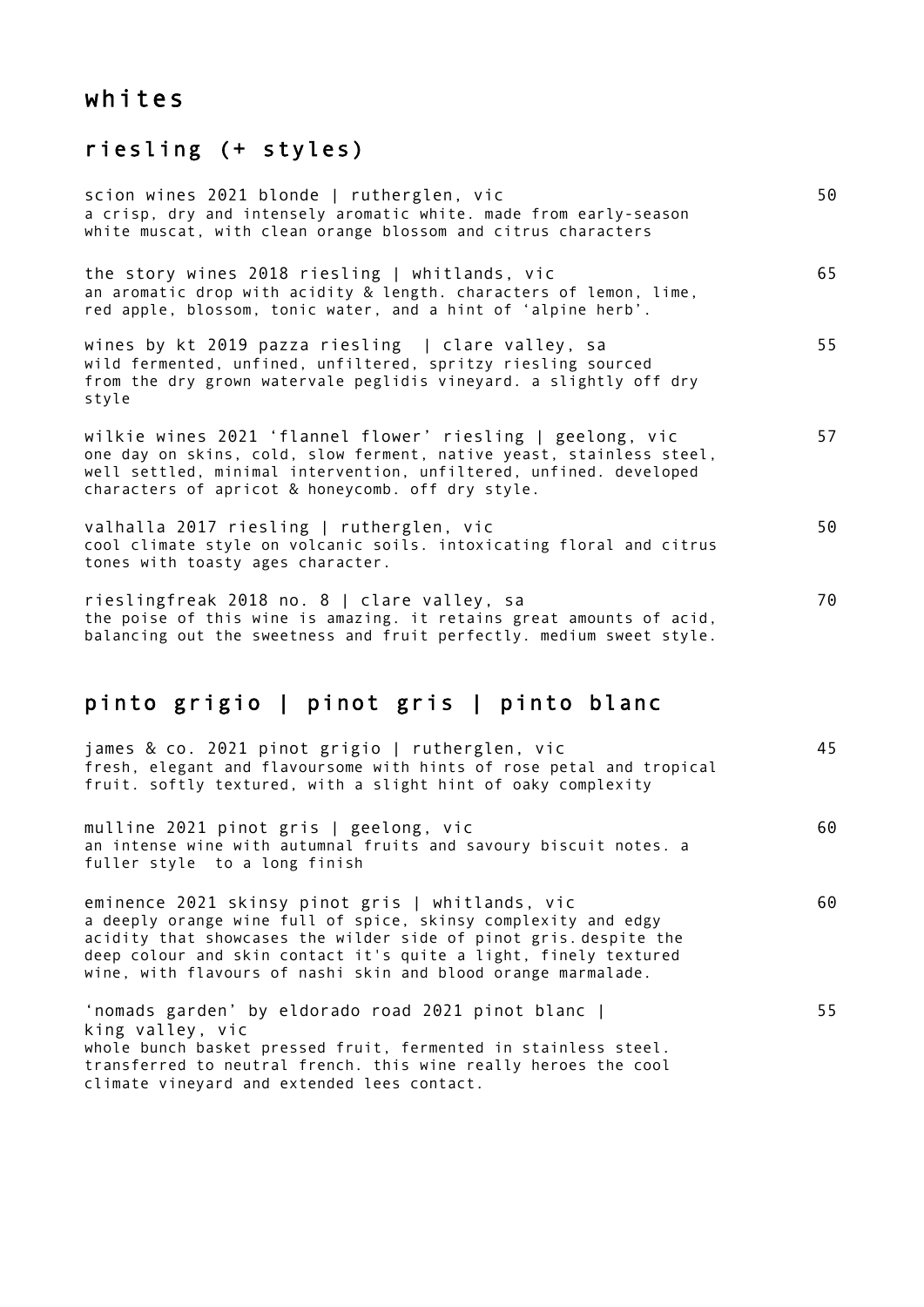#### savvie boo (& friends - gruner | vermi | zibibbo)

| little brunswick wine co. 2021 tidy town 'good juice'<br>sauvignon blanc   geelong, vic<br>cool climate style on volcanic soils. intoxicating floral and citrus<br>tones with toasty age character.                                                                    | 50 |
|------------------------------------------------------------------------------------------------------------------------------------------------------------------------------------------------------------------------------------------------------------------------|----|
| brash higgins 2021 zibibbo   mclaren vale, sa<br>cloudy and diaphanous, pale copper in appearance. the wine is dry yet<br>exudes tantalising herbal, spice and stone fruit aromas                                                                                      | 80 |
| billy button wines 2020 vermintino   alpine valleys, vic<br>grapes from the politini vineyard in cheshunt were used to<br>make this extremely delicate wines. using only the most<br>pristine free run juice                                                           | 55 |
| sinapius 2020 la peau d'un   pipers brook, tas.<br>gruner veltliner. tangy tangerine characters, orange peel & lovely<br>honey notes. gentle phenolics & a crunchy refreshing feel.                                                                                    | 70 |
| rhone varieties (marsanne   roussanne  <br>viognier   grenache blanc)                                                                                                                                                                                                  |    |
| dirty black denim 2021 'electric marsanne'   heathcote, vic<br>3 weeks skin contact, plumging the cap three times a day, then<br>left on skins for a further six months. no pressing; just drained<br>off juice. maximum drinkability, flavour and pure energy. no s02 | 65 |
| iones 2018 marsanne roussanne I rutherglen, vic                                                                                                                                                                                                                        | 65 |

jones 2018 marsanne roussanne | rutherglen, vic the richly textured palate and delicate long fresh finish make this wine very enjoyable with many 'difficult to match' foods

| latta vino 2021 'bad reputation' viognier   ballarat, vic            | 65 |
|----------------------------------------------------------------------|----|
| from owen latta; gourmet traveller 2018 young winemaker of the year. |    |
| floral, high-toned edge and high drinkability factor.                |    |

serere wines 2021 beechworth roussanne | beechworth, vic. luscious & textural with fresh cut pear, waxy yellow apples intermingles with rocky minerality, honey, creamy viscosity & acidity. 70

the other right wines 2021 'sunshine on my skin' viognier | adelaide hills, sa. organically farmed. on the pure side, precise and delightful primary viognier characters such as apricot, fenugreek, tangy persimmon & cardamom. 70

fringe société 2020 grenache blanc | languedoc, france medium weight with white peach, per, white nectarine and a dusting of rock salt. guzzle. 45

50

valhalla 2011 marsanne | rutherglen, vic deep colour with the honeysuckle and stone fruit. creamy texture that adds and extra dimension.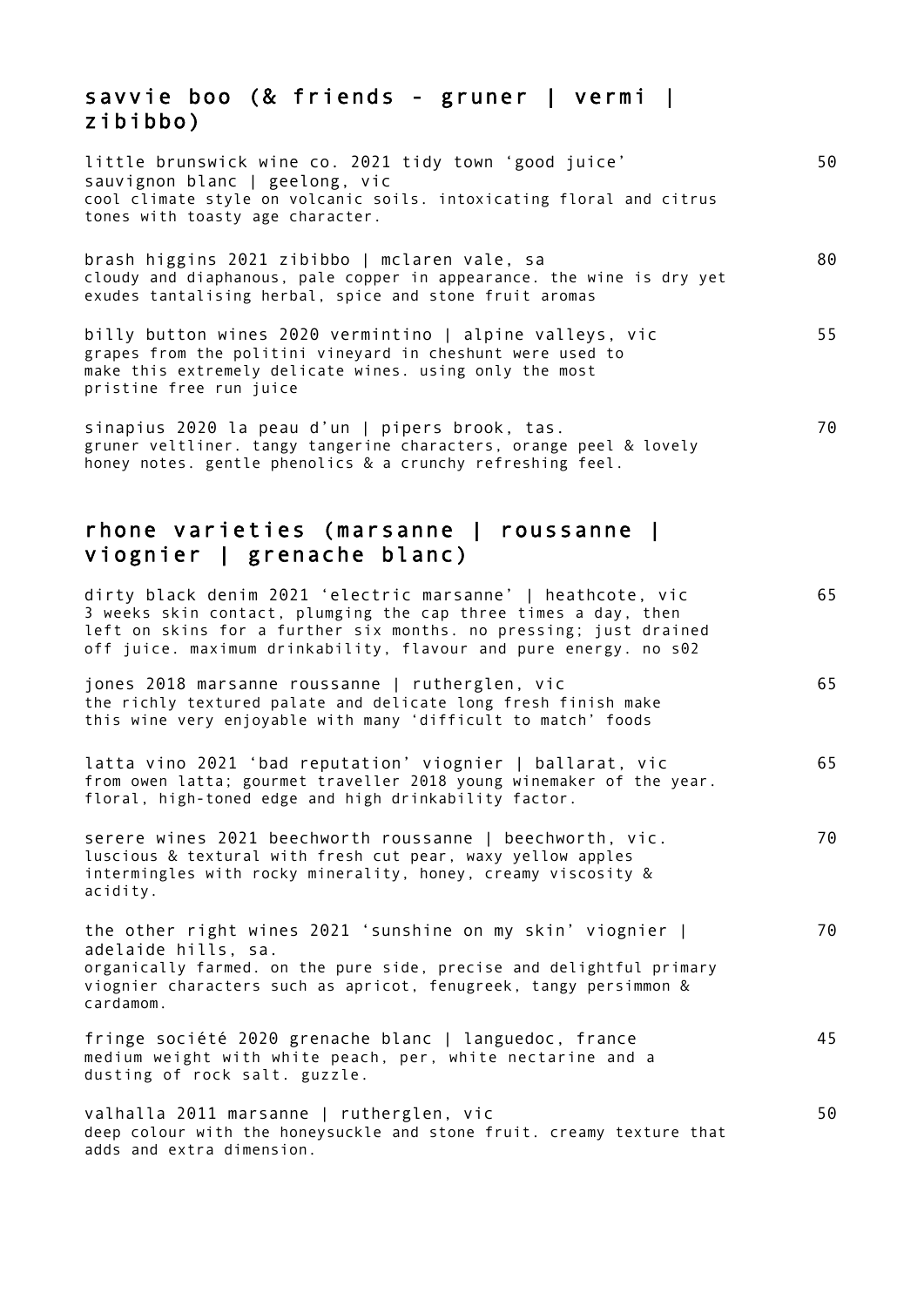### fiano

pacha mama 2021 'dew drops' fiano | king valley, vic. vibrant & complex. wet stone minerality, zesty, lime & citrus with subtle fresh herbs and bites of crisp apple. refreshing, light and zippy. low-intervention.

#### chardonnay

| vignerons schmölzer and brown 2019 thorley chardonnay  <br>beechworth, vic                                                                                                                                                                                                                                       | 85  |
|------------------------------------------------------------------------------------------------------------------------------------------------------------------------------------------------------------------------------------------------------------------------------------------------------------------|-----|
| a nose of fresh hay, hints of white flowers, cashew cream and<br>crunchy stone fruit. a finer, cooler chardonnay style with<br>plenty of minerally punch.                                                                                                                                                        |     |
| domenica 2021 chardonnay   beechworth, vic<br>highly sought-after exemplary chardonnay from ex-giaconda winemaker,<br>peter graham. a wine of quiet power & balance. the influence of oak<br>judged perfectly.                                                                                                   | 85  |
| the other right wines 2021 'fawn' chardonnay   adelaide hills,<br>sa.                                                                                                                                                                                                                                            | 75  |
| it's all zingy limes and texture. kind-hearted & generous.<br>organically farmed.                                                                                                                                                                                                                                |     |
| brash higgins 2015 'bloom' chardonnay   mclaren vale, sa<br>brash by name, not nature. an ode to jura & burgundy's oxidative<br>'sous voile' style. six & a half years in barrel. topping up fresh<br>wine along the way. rich in honey, toffee apple, mouth-caoting lemon<br>and hazelnuts. only 75 cases made. | 190 |

60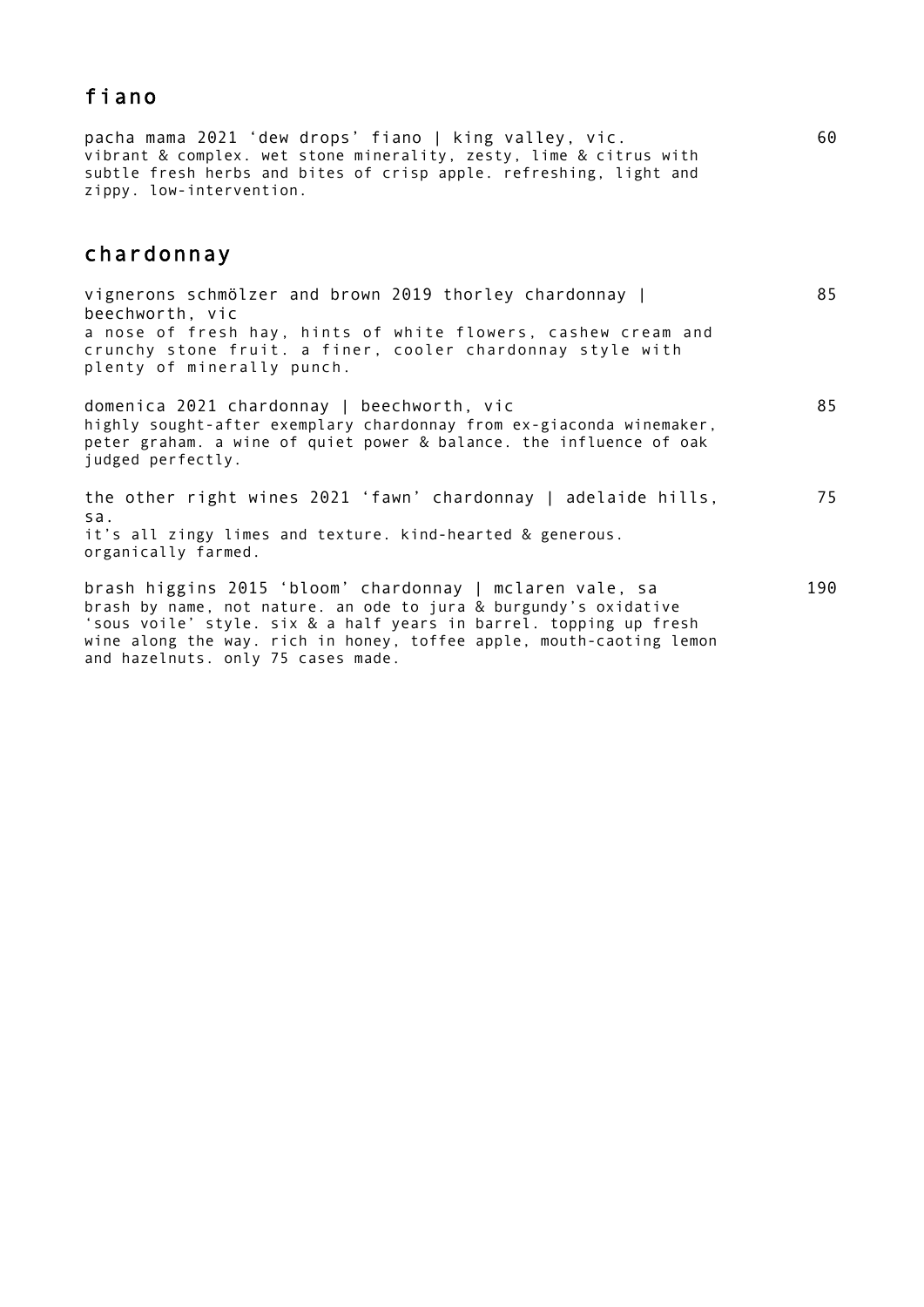## reds

# pinot noir

| pacha mama 2021 pinot noir   yarra valley, vic.<br>bright red cherries, wild strawberries, and beautifully perfumed.<br>complex savoury notes and a hint of spice.                                                                                                                                                        | 65               |
|---------------------------------------------------------------------------------------------------------------------------------------------------------------------------------------------------------------------------------------------------------------------------------------------------------------------------|------------------|
| eminence 2021 pinot noir + pinot meuniere   whitlands, vic<br>70% pinot noir, 30% pinot meuniere. a lightweight red blend, super<br>drinkable - delicious and pleasing                                                                                                                                                    | 65               |
| sangi   temp   tinta blends                                                                                                                                                                                                                                                                                               |                  |
| campbells 2019 tempranillo   rutherglen, vic<br>vibrant fresh cherries and plump blackberries. fine, tight tannins<br>finish, extremely well balanced wine                                                                                                                                                                | 55               |
| stanton & killeen wines 2021 terra mãe   rutherglen, vic<br>estate grown blend of tinta roriz, tinta cão, tinta barroca and<br>touriga nacional. flavours of plums, cherries and a little milk<br>chocolate on the finish. soft tannins are balanced with the<br>medium-bodied fruit weight.                              | 70               |
| james & co. 2021 sangiovese cabernet   rutherglen, vic<br>savoury yet sweet, the finish of spice and fruit is balanced and<br>enhanced with a toasty hint from new oak                                                                                                                                                    | 55               |
| borachino 2021 sangiovese   adelaide hills, sa.<br>100% whole bunch grapes. bright & clear garnet. sits in the light<br>& bright zone with great acidity.                                                                                                                                                                 | 70<br>magnum 130 |
| the pawn wine co. 2018 'pawn star' maturana tinta  <br>adelaide hills, sa<br>savoury and textured, framed with balanced natural acidity and<br>tannins, filled with raspberries, violets and spice.the varietal<br>trivia - maturana tinta is a near-extinct red wine grape of<br>spain's most famous wine region, rioja. | 130              |

## grenache

the other wine co. 2020 grenache | adelaide hills, sa marked by fruit intensity and pristine, graphite tannins. there is depth to the palate and light and shade to the fruit. medium bodied and textural – a beautiful balance between juiciness and structure. 60

65

ox hardy 2020 grenache | mclaren vale, sa. crisp and lively florals, roses and lavender. red berries, a touch of cinnamon and strawberry, with a hint of spicy talk.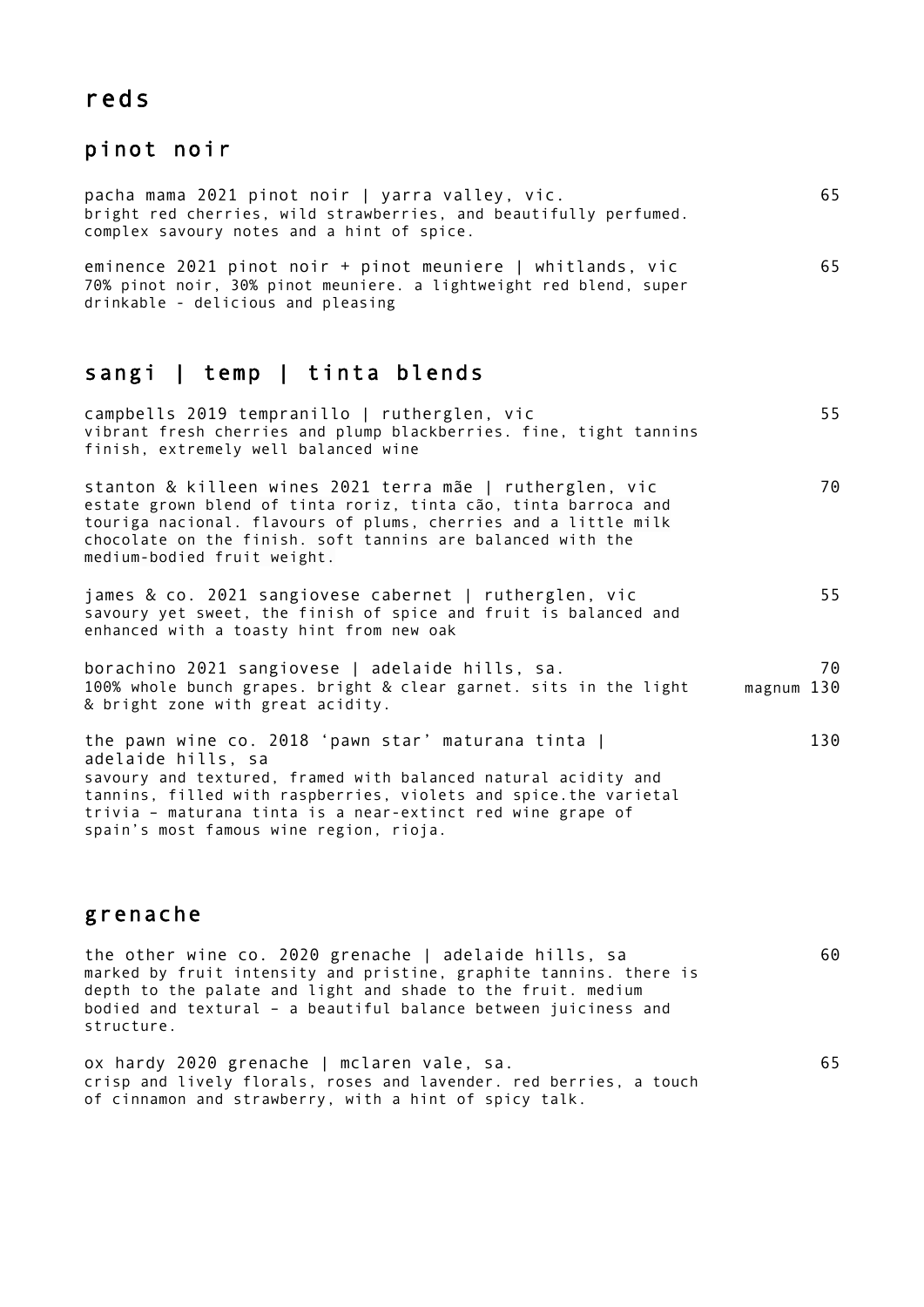#### nebbiolo

| little reddie 2021 nebbiolo + refosoco   castlemaine, vic         | 55 |
|-------------------------------------------------------------------|----|
| a blend of nebbiolo and refosco, this is juicy and fresh. full of |    |
| flesh cherries, and a flash of tannin, this is delicious juice.   |    |
|                                                                   |    |
| vignerons schmölzer and brown 2019 nebbiolo   beechworth, vic     | 85 |
| a bouguat of donce bruiced roce potal a bit of char               |    |

a bouquet of dense bruised rose petal, a bit of char, raisins in brandy and sweet spice. the wine is rounded and generously fruited, ripeness with lightness yet some powdery tannin. macerated cherry and plum

#### nero d'avola

brash higgins 2018 'ndv' nero d'avola | mclaren vale, sa dark ruby in colour. bright dark raspberry and morella cherry. fine grained chain link tannins and savouriness. 70

#### cabs (sauv | franc | merlot + saperavi)

pfeiffer wines 2019 carlyle cabernet merlot | rutherglen, vic a vibrant purple red colour. the nose is ripe cassis and dark cherry fruit, with an attractive minty lift. the palate is rich and generous, with a silky texture and a long, satisfying finish. 55

rising 2021 cabernet franc | yarra valley, vic fleshy, soft and plump, with blueberries and a tang of rhubarb. chalky tannins flow gently into the uber-refined, slatey mineral finish

defialy wines 2021 'old dog new tricks' | macedon, vic carmenere (cabernet franc & trousseau are the parent grapes of carmenere). dark, rich crimson. savoury green peppers & rich dark fruits. silkiness, bright acidity and length.

analog wines 2018 qvevri saperavi | myrrhee, vic in 2017 analog wines buried two georgian qvevri (large ceramic amphorae) in the ferrous clay solid of symphonia vineyards in the king valley, and filled them with gorgeous, red-fleshed saperavi. 10 months in qvevri gives their saperavi a brooding intensity like velvet and wonderful length with notes of cassis and blackberries.

#### malbec

jones 2018 malbec | rutherglen, vic seductive deep, crimson colour and notes of toasted fennel seeds, choc mint and dark fruits, this wine is complex and enticing. rich and savoury with lingering fruit flavours and chalky tannins make this one a pleasure to drink

70

65

70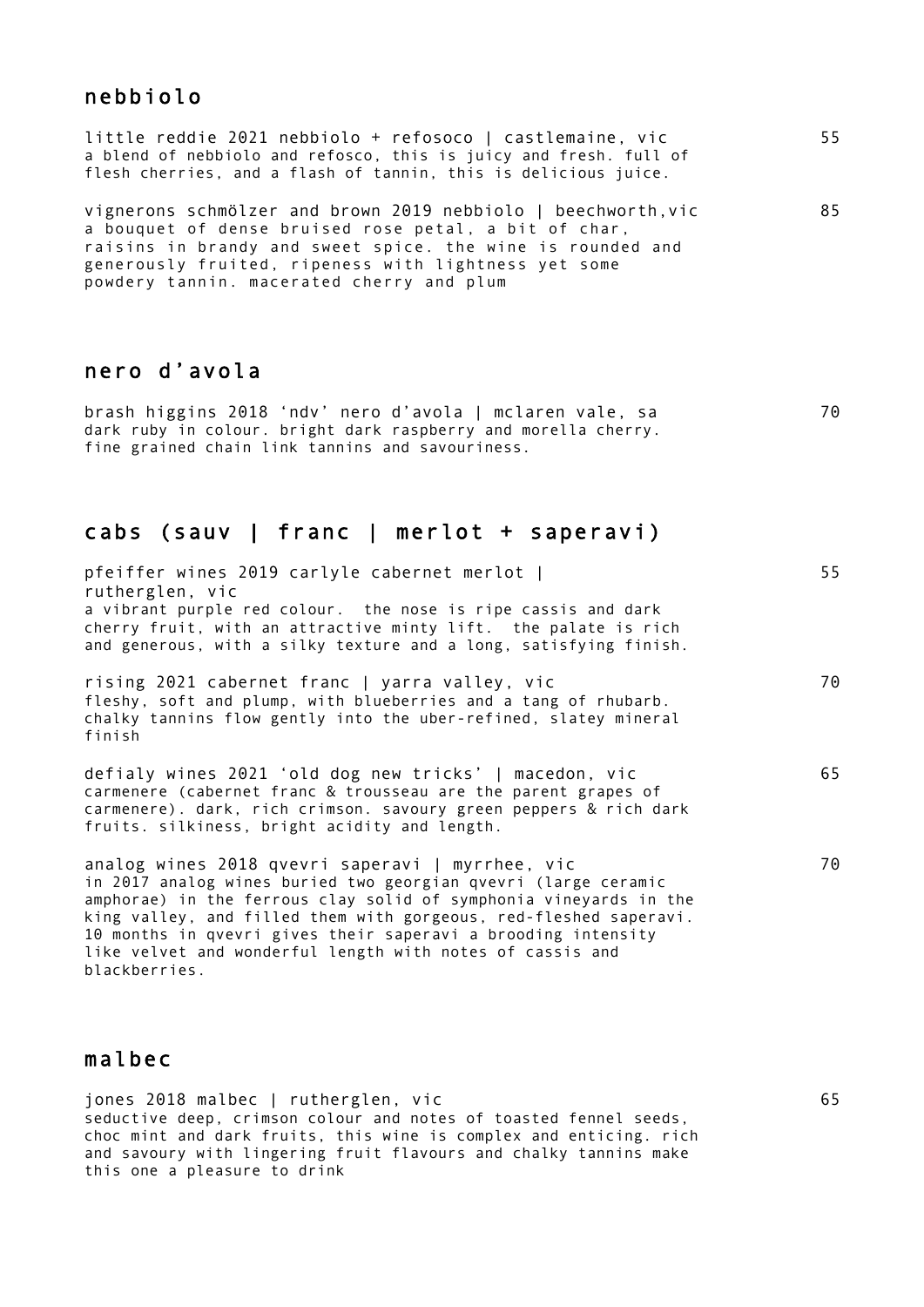# shiraz | syrah

| pool wines 2021 'red' (shiraz)   kyneton, vic<br>light and slurpy shiraz best chilled for summer sipping. raspberry<br>jam, minty freshness, and a hint of smoky green whole-bunch spice<br>with some leafy tannins for texture. | 55         |
|----------------------------------------------------------------------------------------------------------------------------------------------------------------------------------------------------------------------------------|------------|
| scion wines 2019 syrah   rutherglen, vic<br>a medium-bodied shiraz with grapes from the c. 1870 terravinia<br>vineyard. wild yeast, basket pressed, whole berries, french oak.                                                   | 60         |
| wines by kt 2019 5452 shiraz   clare valley, sa<br>hand-picked, basked pressed & naturally fermented. a vibrant wine<br>with bright berry fruit, spice, and long tannins.                                                        | 55         |
| ox hardy 2017 shiraz   mclaren vale, sa.<br>generous and elegant; bright notes of blackberry and dark plum.<br>hints of black pepper and dark chocolate. drying tannins                                                          | 65         |
| little brunswick wine co. 2021 shiraz  grampians, vic<br>dark, full-bellied bramble fruits and cherries. cloves and olives<br>linger in the back palate.                                                                         | 55         |
| the other right wines 2021 'unfurl' shiraz  <br>mclaren vale, sa<br>juicy, chewy, flinty, peppery. organically farmed.                                                                                                           | 70         |
| dirty black denim 2020 'reserve' syrah   heathcote, vic<br>fruit from the bress vineyard, 65% whole bunch resulting in a<br>light, spice driven red perfect for this trans-seasonal weather!                                     | 70         |
| tellurian 2018 'pastiche' shiraz   heathcote, vic.<br>a vibrant medium-bodied heathcote shiraz with a luscious bed of<br>dark berries balanced by savoury, flinty minerality and subtle,<br>fine grain tannins.                  | 65         |
| serere wines 2021 beechworth syrah   beechworth, vic<br>black raspberries, red forest fruits, savoury, plush & mineral<br>driven with rounded tannins & balanced acidity.                                                        | 75         |
| campbells 2016 'bobbie burns' shiraz magnum  <br>rutherglen, vic<br>displays luscious black raspberry, cherry and spiced vanillin on<br>the nose, the palate leads with dark cherries followed by spice<br>and vanilla           | magnum 150 |
| campbells 2009 'the brothers' shiraz   rutherglen, vic<br>a powerful wine with intensity of full, fresh and lively plum<br>fruit and blackberries. this wine is rich and complete.                                               | 85         |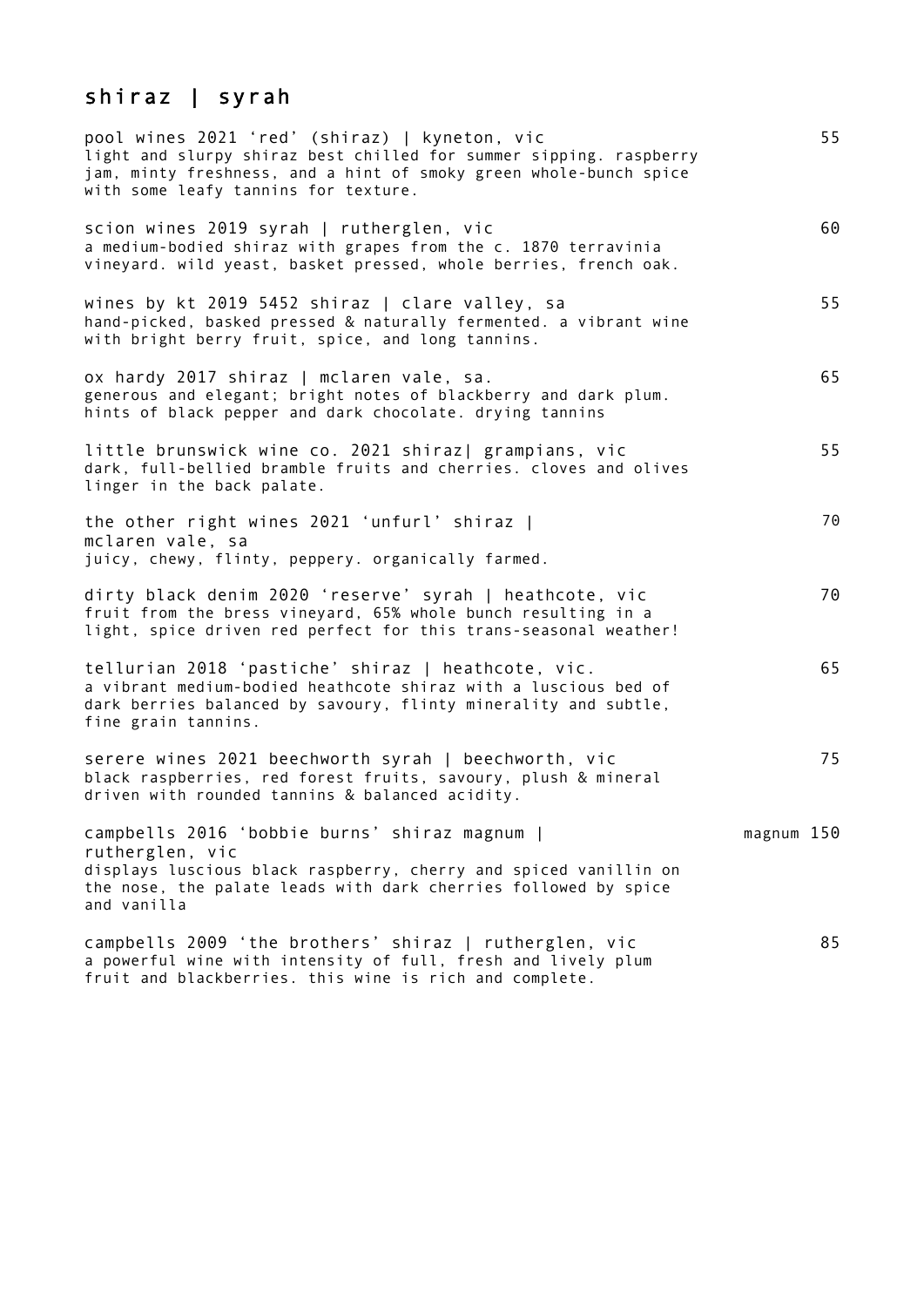## durif

| scion wines 2017 durif   rutherglen vic<br>modern durif - bright, elegant, with good fruit intensity<br>supported by fine tannins                                                                                                                                                                            | 65 |
|--------------------------------------------------------------------------------------------------------------------------------------------------------------------------------------------------------------------------------------------------------------------------------------------------------------|----|
| pfeiffer wines 2019 durif   rutherglen, vic<br>deep, dark and inky purple-red colour. rich and concentrated wine,<br>with aromas of dark fruits and spice, the palate is rich, robust<br>and intensely flavoured, with ripe plummy fruit on the mid-palate,<br>leading to a long and powerful tannin finish. | 75 |
| taminick cellars 2018 durif   glenrowan, vic<br>deep purple-black colour, rich cherry, black fruits, vanilla,                                                                                                                                                                                                | 55 |

chocolate & spice. ripe round tannins, long, dry finish

## blends

| borachino 2021 pinot noir + pinot gris + chardonnay  <br>adelaide hills, sa.<br>light & pretty on its feet, aromatically coy and with enough going<br>for deep moments of contemplation.                                                                                                                                                                    | 66 |
|-------------------------------------------------------------------------------------------------------------------------------------------------------------------------------------------------------------------------------------------------------------------------------------------------------------------------------------------------------------|----|
| the story wines 2021 'super g'   grampians, vic.<br>42% grenache, 40% syrah & 18& mouvredre. vibrant, taught & firm,<br>medium-bodies red. equal parts mulberry and pepper, with clean<br>acidity to finish.                                                                                                                                                | 65 |
| latta vino 2021 'wildwest' red   ballarat, vic<br>from owen latta; gourmet traveller 2018 young winemaker of the<br>year. it's good. it's great. it's mataro, grenache, shiraz,<br>sangiovese, nebbiolo, cabernet sauvignon, cabenet franc & lagrein.<br>an evolving spectrum of profile, textures & flavour. while keeping<br>it fresh & super interesting | 55 |
| yangarra estate 2019 noir   mclaren vale, sa<br>shiraz, grenache & mourvèdre. alluring cherry red, aromas of<br>blueberries & cherry cola. it is mendium bodies with vibrant<br>acidity and ultra-fine silky tannins. bright red & blue fruit and<br>spice.                                                                                                 | 58 |
| unico zelo 2021 'jungle jungle'  adelaide hills, sa<br>clare valley dolcetto, touriga nacional from langhorne creek and<br>adelaide hills nero d'avola. this wine will disappear before you<br>know it. enjoy whilst eating with your hands for maximum<br>deliciousness and supreme refreshment. welcome to the jungle<br>jungle.                          | 55 |
| tropo 2021 'big red'   adelaide hills, sa<br>a near-even split of syrah and merlot. there's a herbal edge and<br>lovely dusting of olive tapenade, a signature of merlot. a<br>cool climate style with plenty of drinkability.                                                                                                                              | 55 |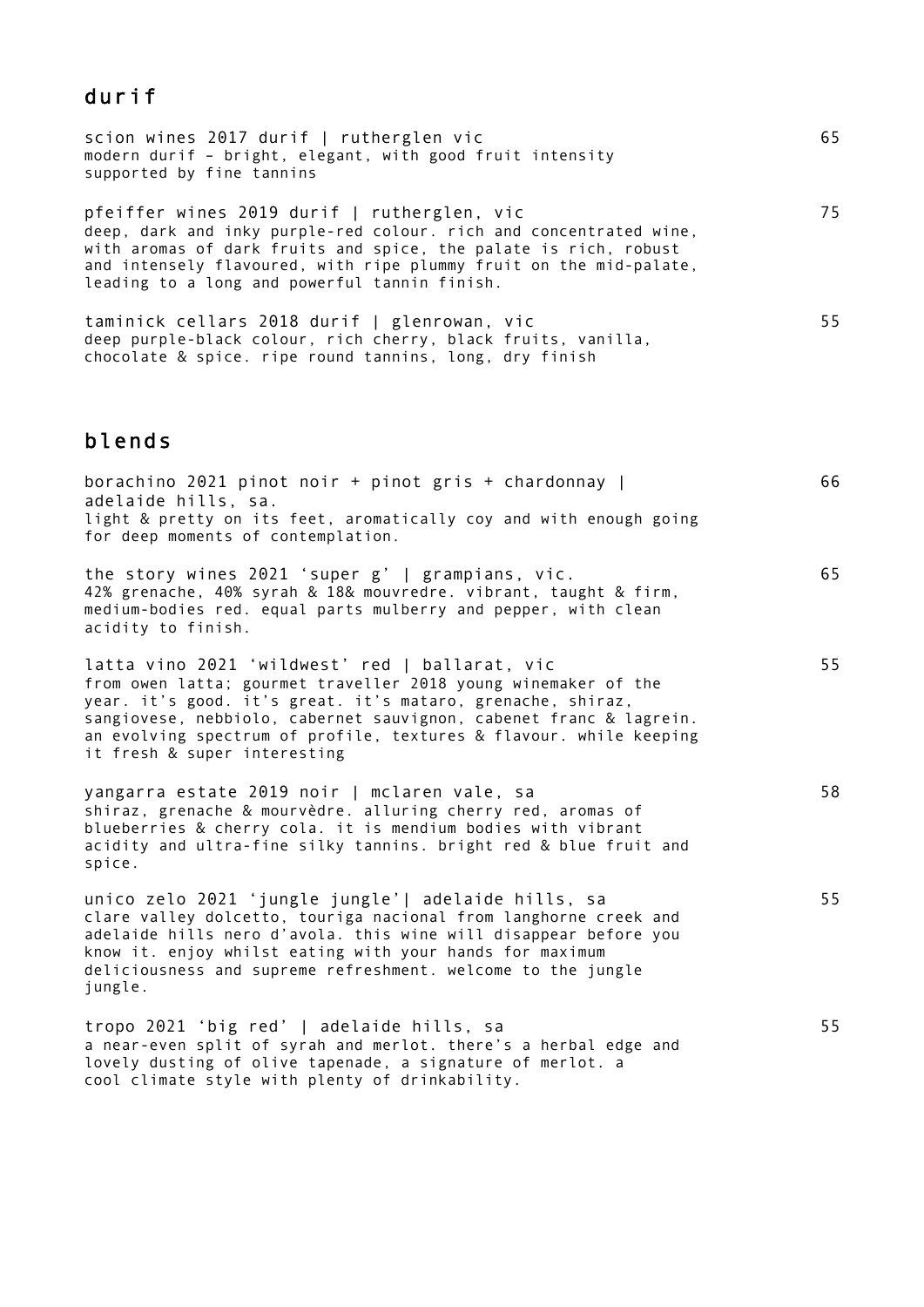# fortified's

| the other right + scintilla wines 'eau d'amis no. $2'$  <br>mclaren vale, sa.                                                                                       | 500ml 100           |  |
|---------------------------------------------------------------------------------------------------------------------------------------------------------------------|---------------------|--|
| dessert wine (macvin style). chardonnay, viognier, semillon, sauvy b,<br>pinot gris. blended with organic grape spirit and left, untopped, in<br>barrel for a year. |                     |  |
| stanton & killeen classic topaque   rutherglen, vic<br>a glass of liquid gold                                                                                       | 60ml 12<br>500ml 72 |  |
| lake moodemere estate classic muscat   rutherglen, vic<br>rutherglen brown muscat, wood aged for 24 years                                                           | 60ml 12<br>500ml 72 |  |
| stanton & killeen classic muscat   rutherglen, vic<br>christmas pudding. with a complex palate of cocoa & raisin fruit                                              | 60ml 12<br>500ml 72 |  |

## non alcoholic

non – the answer to non-alcoholic drinks that are refined, complex and don't skimp on flavour. they are down right delicious infusions of fruits, vegetables, seaweeds, herbs spices and minerals that stand on their own as fantastic alternatives to drinking wines, beer & spirits. after time at noma (three-michelin-star restaurant in copenhagen, denmark), wade had developed the sills to pull off the feat. petillant, vital and concentrated flavour, they are just magic…and 0%

| non1 salted raspberry & chamomile   melbourne, vic        | 25 |
|-----------------------------------------------------------|----|
| vibrant red fruit, balanced salinity, candied floral nose |    |
|                                                           |    |

|  |  | non3 toasted cinnamon & yuzu   melbourne, vic    |  | 25 |
|--|--|--------------------------------------------------|--|----|
|  |  | tart citrus, subtle warming spice, bitter finish |  |    |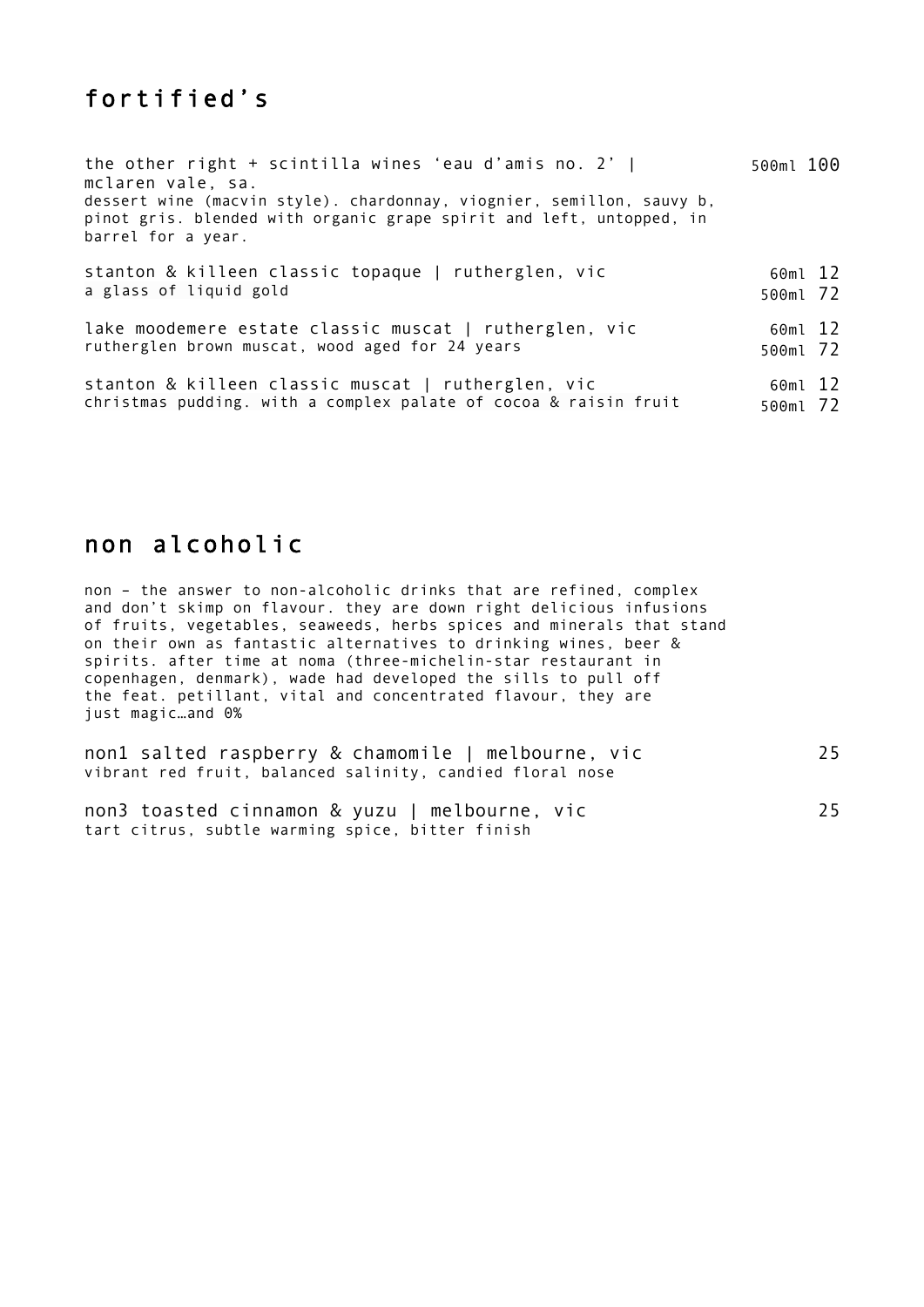# cocktails

| against the grain<br>backwoods rye whisky, white possum naked maraschino, lemon                                                | 22 |
|--------------------------------------------------------------------------------------------------------------------------------|----|
| yuzu martini<br>remedy gin, castagna vermouth, yuzu juice, orange bitters                                                      | 22 |
| violet sour<br>twenty third st. violet gin, lime, egg white, vanilla<br>simple syrup                                           | 22 |
| my purple hue<br>remedy gin, orange liquor, pin cranberry, lime,<br>butterfly pea simple syrup                                 | 22 |
| apple elderflower<br>pure origin. vodka, elderflower liqueur, simple syrup.<br>apple juice, lemon, mint, cucumber, egg white   | 22 |
| 'the tenant'<br>windbrumby 'devil's tongue' schnapps, lemon, chilli syrup,<br>egg white                                        | 22 |
| karkalla splice<br>applewood distillery karkalla gin, lime, condensed milk, banana,<br>lime marmalade, simple syrup            | 22 |
| limes are all you need<br>pure origin. vodka, grand marnier, lime, simple syrup                                                | 18 |
| whisky sour<br>corowa characters whisky, egg white, lemon, simple syrup                                                        | 18 |
| lemon sherbert<br>remedy gin, unico zelo limoncello, simple syrup, lemon juice                                                 | 22 |
| old fashioned<br>backwoods rye whisky, sugar, bitters, orange peel                                                             | 22 |
| figg with it<br>blanco tequila, esprit de figues, ginger syrup, lemon juice,<br>egg white                                      | 22 |
| sleep thief<br>platform9 espresso, coffee liquor, white possum naked<br>hazelnut, pure origin. vodka                           | 22 |
| verde vintera<br>applewood distillery karkalla gin, virdita (coriander, mint,<br>jalapeno, pineapple juice), lime, wonder-foam | 22 |
| rhubarb sour<br>mayfair rhubarb & ginger gin, rhubarb & ginger syrup, lime,<br>egg white                                       | 22 |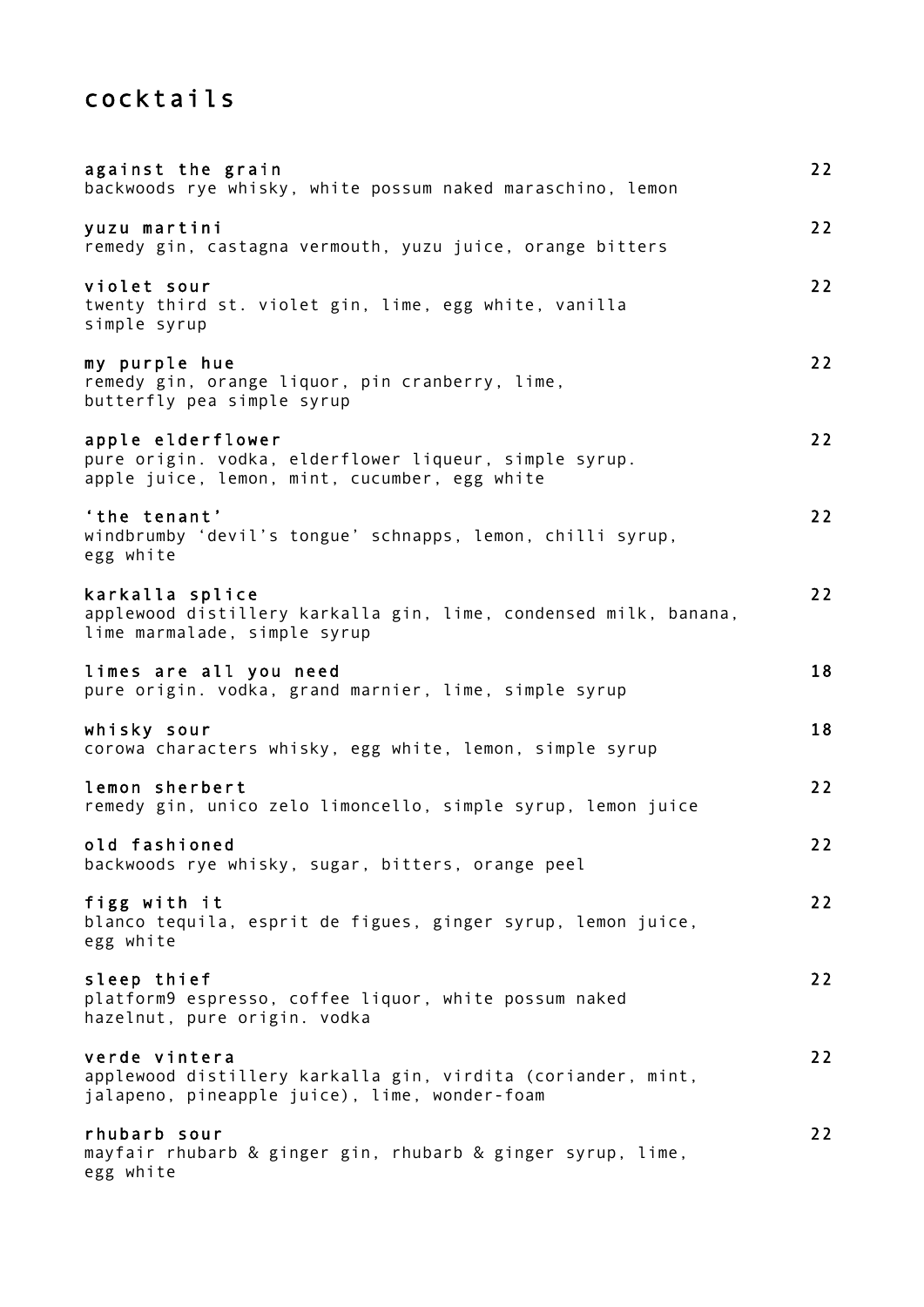# cocktails cont.

| rum like you stole something<br>white rum, watermelon syrup, mint, sparkling H2O, lemon | 18 |
|-----------------------------------------------------------------------------------------|----|
| the last word<br>remedy gin, chartreuse, white possum naked maraschino, lime            | 22 |
| orange margarita<br>blanco tequila, navel orange, orange liqueur, lime,<br>citrus salt  | 22 |
| the davo plumb<br>autonomy davo plum liqueur, cofield wines prosecco,<br>sparkling H2O  | 18 |
| VERO negroni<br>campari, cinzano rosso vermouth, gin, orange peel                       | 18 |
| mocktail spritz<br>watermelon syrup, mint, sparkling H2O, lime juice                    | 12 |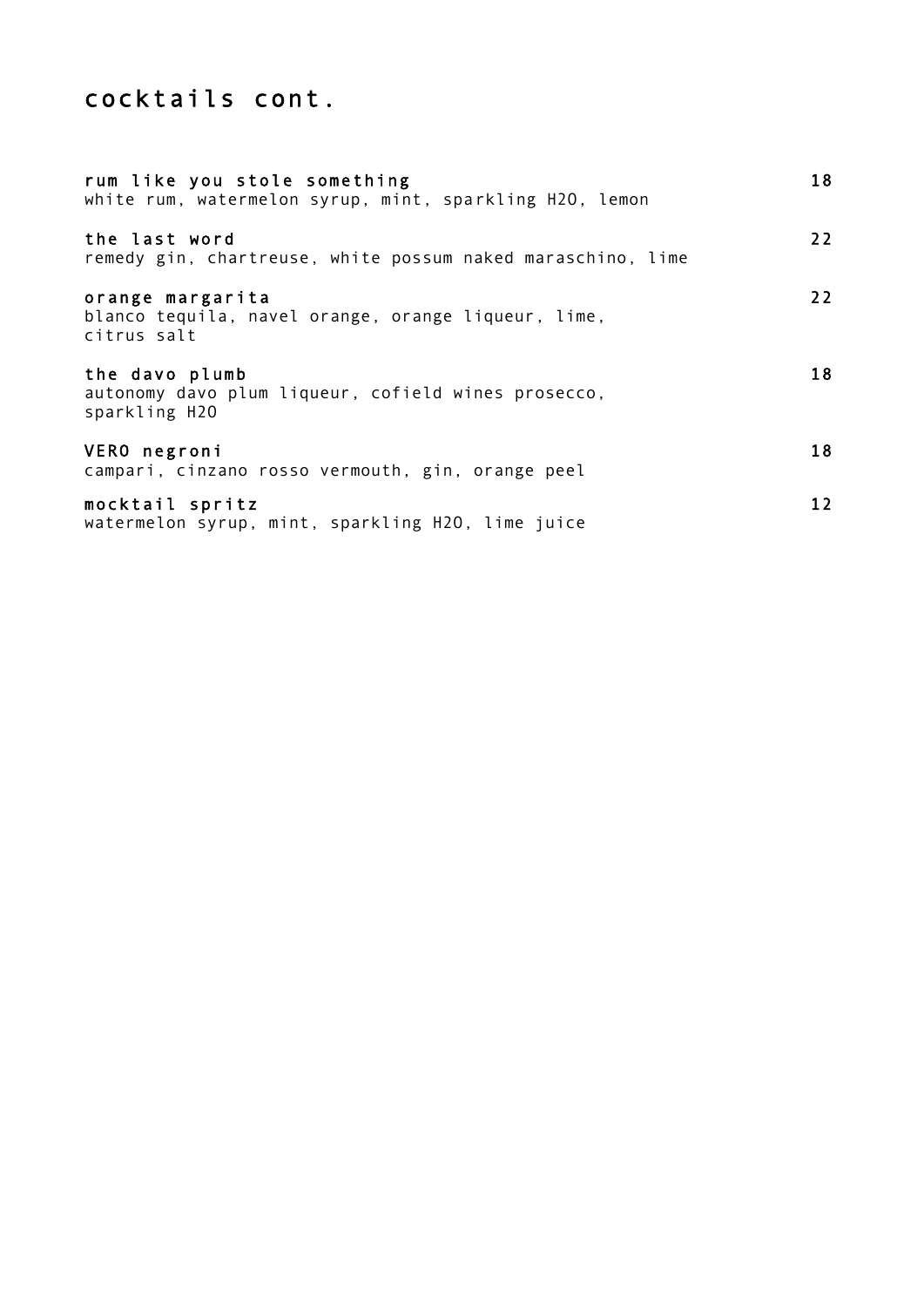# spirits

| remedy gin<br>reed & co. distillery, bright, vic.                                              | 11 |
|------------------------------------------------------------------------------------------------|----|
| tuscan gin<br>barking owl distilling co. beechworth, vic.                                      | 11 |
| muscat gin<br>scion wines & backwoods distilling co. collab, rutherglen, vic.                  | 11 |
| karkalla gin<br>applewood distillery, gumeracha, sa.                                           | 14 |
| claude navy strength gin<br>big tree distillery, macedon rangers, vic.                         | 11 |
| elderflower gin liqueur<br>big tree distillery, macedon rangers, vic.                          | 11 |
| three chain road shiraz gin<br>buller wines, rutherglen, vic.                                  | 11 |
| rye whisky<br>single malt, cabernet cask.<br>backwoods distilling co. yackandandah, vic.       | 18 |
| the corowa characters<br>single malt, shiraz cask.<br>corowa distilling co. corowa, nsw.       | 14 |
| barrel house<br>single malt, burbon cask.<br>corowa distilling co. corowa, nsw.                | 18 |
| the original<br>single malt, ameriak white oak cask.<br>hellyers road distillery, burnie, tas. | 18 |
| yuzu cello<br>beechworth bitters co. beechworth, vic.                                          | 12 |
| limeoncello<br>unico zelo, adelaide hills, sa.                                                 | 10 |
| mandocello<br>unico zelo, adelaide hills, sa.                                                  | 10 |
| classic dry vermouth<br>castahna vineyard, beechworth, vic.                                    | 12 |
| bianco vermouth<br>castahna vineyard, beechworth, vic.                                         | 12 |
| 'beetle juice' amaro<br>beechworth bitters co. beechworth, vic.                                | 12 |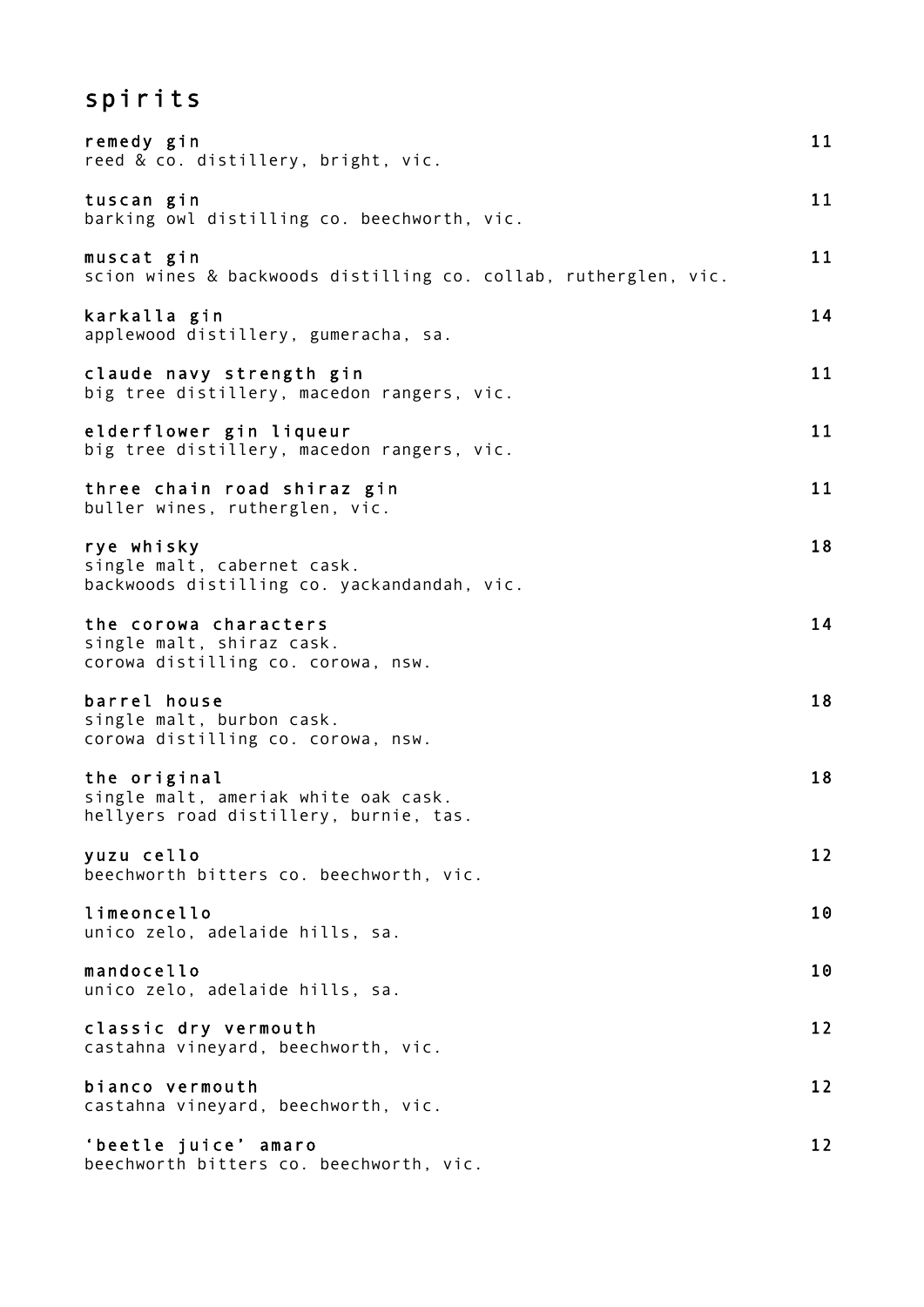# spirits cont.

| 'correll' blanc aperitif<br>jones winery & vineyard, rutherglen, vic.                                  | 12 <sub>2</sub> |
|--------------------------------------------------------------------------------------------------------|-----------------|
| 'seriously fine' apera<br>pfeiffer wines, rutherglen, vic.                                             | 12              |
| 'seriously nutty' apera<br>pfeiffer wines, rutherglen, vic.                                            | 18              |
| mac liquor by brookie's<br>macadamia & wattleseed liquor<br>cape byron distillery, mcleods shoot, nsw. | 12 <sub>2</sub> |
| vodka<br>pure origin. huntingfield, tas.                                                               | 9               |
| amaro<br>autonomy distillers, spotswood, vic.                                                          | 10              |
| ovant alcohol free<br>grace (gin). royal (whisky). verve (aperitif)                                    | 11              |

# mixers

| strangelove premium mixers                                |  |
|-----------------------------------------------------------|--|
| costal tonic, dirty tonic, bitter lemon, hot ginger,      |  |
| salted grapefruit, yuzu, lime & jalapeño, holy grapefruit |  |
|                                                           |  |
| mixers                                                    |  |
| soda water, coke, coke zero                               |  |